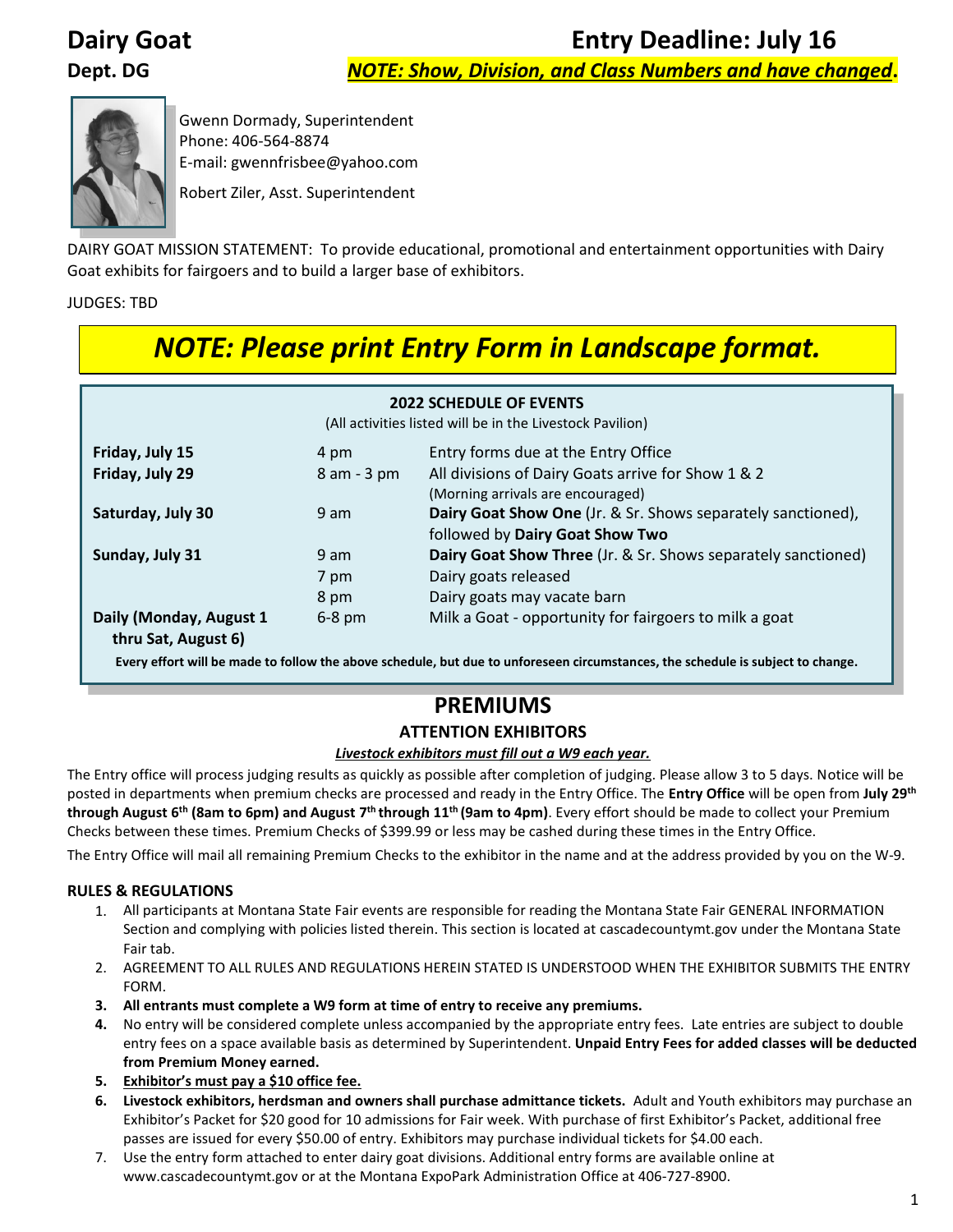- 8. Entry forms and fees may be mailed or delivered to the State Fair Administration Office, open weekdays from 8 am-5 pm. Mail entry forms and fees to: Entry Office, Montana State Fair, 400 3rd St NW, Great Falls, MT 59404.
- 9. Montana State Fair will exercise all possible care in handling exhibits, but no responsibility for loss or damage in transit or during any phase of the exhibit will be assumed by Montana State Fair.
- 10. Shows are sanctioned by the American Dairy Goat Association. Separately sanctioned Jr & Sr. doe show are held for the following breeds: LaMancha, Nigerian, Recorded Grades & AOPB Junior and Senior Does. ADGA rules shall govern Unrecorded show is not sanctioned by ADGA.
- 11. All entries must be AGS Purebreds, Canadian Goat Society, or ADGA Purebreds, Americans and Recorded Grades. **ADGA RULES SHALL GOVERN.**
- 12. The original registration certificate is required for all animals six months of age or older and must be shown to the Show Secretary before the start of the show. The original registration certificate or duplicate application stamped by the ADGA office is required for all animals under six months of age, and this must be shown to the Show Secretary before the start of the show. No copies of the registration certificate or the stamped duplicate application, telegram or phone calls will be accepted in lieu of the original certificate.
- 13. FEES CHARGED ARE AS FOLLOWS: \$9 per head entry fee. List number of pens needed on entry (pens are approximately 4x8 feet); no pen fees.
- 14. Exhibitors arriving at Montana State Fair are assured clean pens. Pen assignments will be done by Superintendent and posted in the barn.
- 15. Ten (10) animals per breed are required for a show. If sufficient entries are not received, the division may be held for ribbons only. If 10 head are not exhibited in any given breed show there may be no separate listing for that breed the following year in the premium book. Ten (10) HEAD ARE REQUIRED FOR THE 2022 SHOWS.
- 16. There is no limit to the number an exhibitor may enter per class. If competition is from only one exhibitor, premiums paid on the first three places only. "ONE EXHIBITOR" IS DEFINED AS ONE FAMILY AND/OR ONE BUSINESS PARTNERSHIP.
- 17. All champions must be present for Best of Show.
- 18. All animals show in group or challenge classes must stay within their regular divisions, with the exception of ADGA champions.
- 19. Animals will be released early at the discretion of the superintendent with prior arrangements.
- 20. Health requirements: All animals must be free of all communicable diseases and active abscesses. Superintendent reserves the right to ask for the removal of any animals exhibiting signs of disease or infection. In case of dispute, a veterinarian may be called at the exhibitor's expense.
- 21. All goats must have an official scrapies ID with their papers.

#### **BREED AWARDS**

An official ADGA rosette will be awarded to the Grand Champion and Reserve Grand Champion of each sanctioned breed of each individual official ADGA show. **NOTE: PREMIUMS PAID FOR SHOW 1 and SHOW 2 ONLY. SHOW 3 DOES NOT PAY PREMIUMS.**

SENIOR GRAND CHAMPION DOE (each breed) – Plaque, Rosette & 1st place premium

JUNIOR GRAND CHAMPION DOE (each breed) – Plaque, Rosette & 1st place premium

RESERVE SENIOR GRAND CHAMPION DOE (each breed) – Rosette

RESERVE JUNIOR GRAND CHAMPION DOE (each breed) – Rosette

#### **OVERALL SHOW**

#### **SHOWS 1 AND 2. NOTE: PREMIUMS PAID FOR SHOW 1 and SHOW 2 ONLY.**

BEST SENIOR DOE IN SHOW – Plaque, Rosette & \$25 BEST JUNIOR DOE IN SHOW – Plaque, Rosette & \$25 BEST UDDER IN SHOW – Plaque, Rosette & \$25 CHAMPION CHALLENGE – Premiums paid 1st-4th

#### **DIVISIONS/CLASSES**

#### *SHOW ONE*

- 1 SHOWMANSHIP
- 2 LAMANCHA
- 3 NIGERIAN
- 4 RECORDED GRADES
- 5 ANY OTHER PUREBRED BREED

#### *SHOW TWO*

6 UNRECORDED AFTER ADGA SHOW

#### *SHOW THREE*

- 21 SHOWMANSHIP
- 22 LAMANCHA
- 23 NIGERIAN
- 24 RECORDED GRADES
- 25 ANY OTHER PUREBRED BREED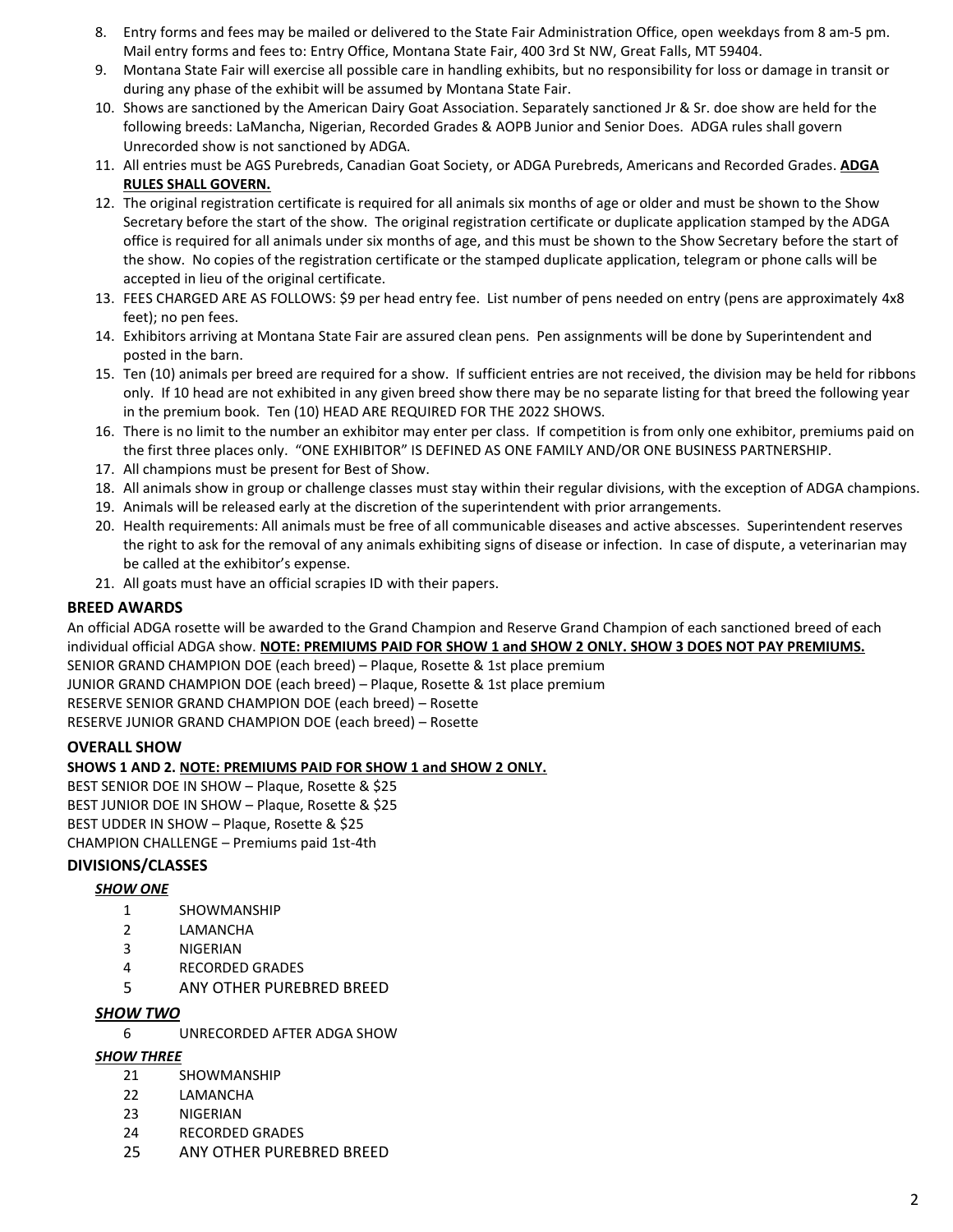#### **REGULATIONS:**

- 1. USE SEPARATE ENTRY FORMS for each show.
- 2. Write Show Number on entry form.
- 3. Unrecorded to follow ADGA show.
- 4. Only dairy goats allowed.
- 5. No horned goats allowed. Scurs are acceptable.

#### **SHOW 1**

#### **SHOWMANSHIP CLASSES**

ENTRY FEE: \$9

PREMIUMS: 1st-\$20; 2nd-\$15; 3rd-\$10; 4th-\$7

- DG-1-100 Pee Wee Showmanship (ages 2-6)
- DG-1-101 Junior Showmanship (ages 7-13)
- DG-1-102 Senior Showmanship (ages 14-18)
- DG-1-103 Adult Showmanship

#### **SENIOR DAIRY GOAT CLASSES (Divisions 2-5)**

| <b>ENTRY FEE:</b> | \$9 per entry |
|-------------------|---------------|
|-------------------|---------------|

| PREMIUMS:                            |        | 1st-\$20; 2nd-\$15; 3rd-\$10; 4th-\$7 (Show One only) |  |
|--------------------------------------|--------|-------------------------------------------------------|--|
| DG-                                  | -104   | Milker, under 2 years old                             |  |
| DG-                                  | $-105$ | Milker, 2 years old                                   |  |
| DG-                                  | -106   | Milker, 3 years old                                   |  |
| DG-                                  | $-107$ | Milker, 4 years old                                   |  |
| DG-                                  | $-108$ | Milker, 5 years and older                             |  |
| DG-                                  | -109   | <b>Champion Challenge</b>                             |  |
| <b>Senior Grand Champion</b>         |        |                                                       |  |
| <b>Reserve Senior Grand Champion</b> |        |                                                       |  |



#### **GROUP CLASSES**

| <b>ENTRY FEE:</b> | None |
|-------------------|------|
|                   |      |

#### PREMIUMS: 1st-\$20; 2nd-\$15; 3rd-\$10; 4th-\$7 **(Show One only)**

DG- \_\_\_\_\_ -110 Get-of-Sire (3 senior does, same sire, sire must be named)

- 
- DG- \_\_\_\_\_ -111 Dam & daughter (Sr. dam & her Sr. daughter, dam must be named)<br>DG- \_\_\_\_ -112 Produce of dam (Two senior does with same dam, dam must be nar Produce of dam (Two senior does with same dam, dam must be named.
- DG- \_\_\_\_ -113 Three generation (limited to one entry per farm; 3 Sr. does, bred & owned by exhibitor)
- DG- \_\_\_\_ -114 Breeders trio (limited to one entry per farm; 3 Sr. does, bred & owned by exhibitor; same breed)
- DG- \_\_\_\_ -115 Dairy Herd (limited to one entry per farm; 4 does in milk; same breed; from same division)

### **JUNIOR DAIRY GOAT SHOW**

#### **JUNIOR DAIRY GOAT CLASSES**

ENTRY FEE: \$9 per entry

PREMIUMS: 1st-\$20; 2nd-\$15; 3rd-\$10; 4th-\$7 **(Show One only)**

- DG- \_\_\_\_\_ -115 Baby kids, birth to under 4 mos.
- 
- DG- \_\_\_\_\_ -116 Junior kids, 4 mos. to under 8 mos.<br>DG- \_\_\_\_ -117 Senior kids, 8 mos. to under 12 mos Senior kids, 8 mos. to under 12 mos.
- DG- -118 Senior yearlings, dry, under 2 years

**Junior Grand Champion**

#### **Reserve Junior Grand Champion**

#### **GROUP CLASSES**

| PREMIUMS: | 1st-\$20; 2nd-\$15; 3rd-\$10; 4th-\$7 (Show One only) |  |
|-----------|-------------------------------------------------------|--|
|           |                                                       |  |

- DG- \_\_\_\_ -119 Get-of-Sire (3 senior does, same sire, sire must be named)
- DG- \_\_\_\_ -120 Dam & daughter (Sr. dam & her Sr. daughter, dam must be named)
- DG- \_\_\_\_\_ -121 Produce of dam (Two senior does with same dam, dam must be named.
- DG- \_\_\_\_ -122 Breeders trio (limited to one entry per farm; 3 Sr. does, bred & owned by exhibitor; same breed)

#### **DIVISION 7: OVERALL CHAMPIONS SHOW 1**

- PREMIUMS: \$25
	- DG-7-1 Best Udder in Show
	- DG-7-2 Best Senior Doe in Show
	- DG-7-3 Best Junior Doe in Show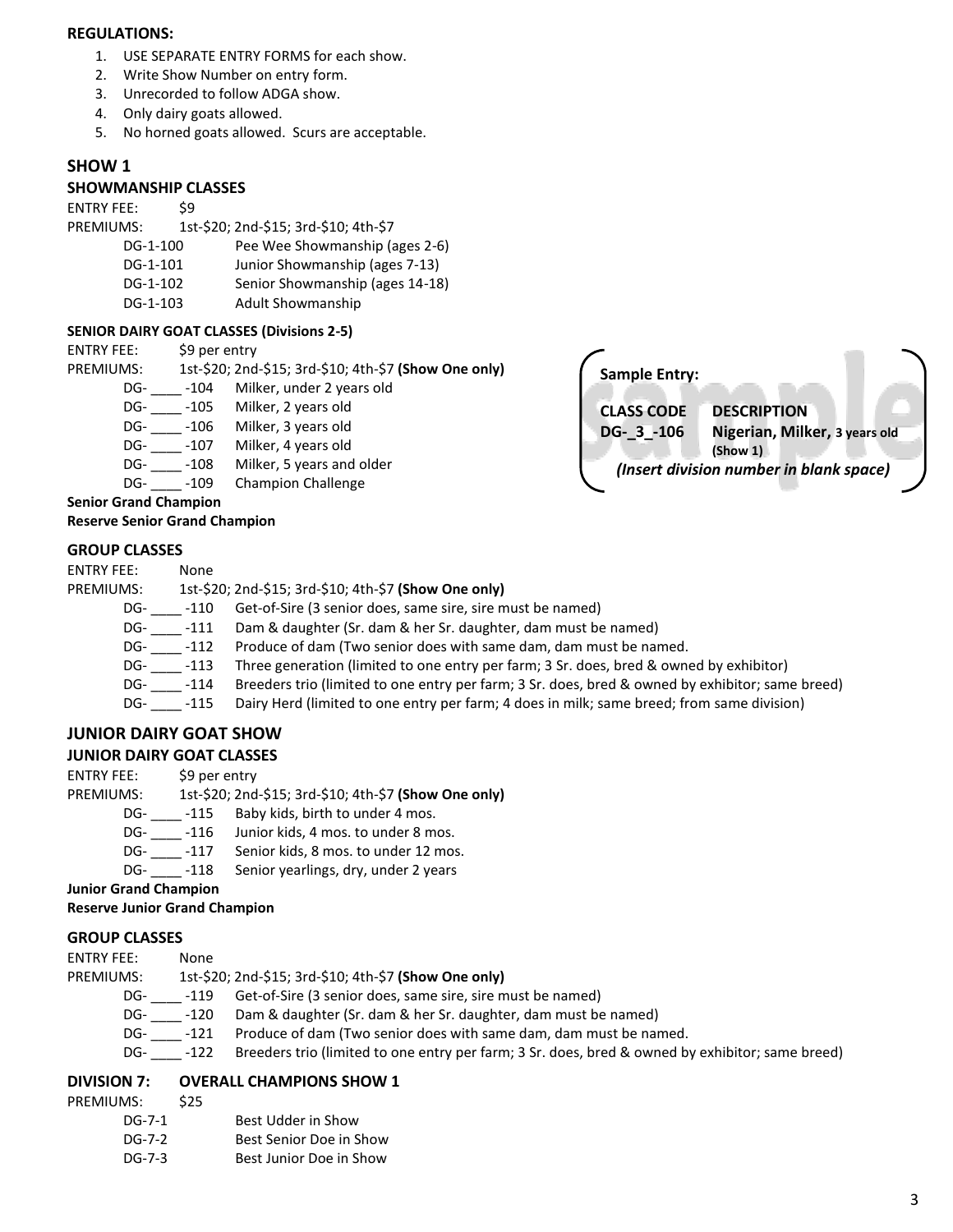#### **SHOW 2 Unrecorded**

#### **SENIOR DAIRY GOAT CLASSES (Division 6)**

ENTRY FEE: \$9 per entry

PREMIUMS: 1st-\$20; 2nd-\$15; 3rd-\$10; 4th-\$7 **(Show Two only)**

- DG- \_\_\_\_\_ -200 Milker, under 2 years old<br>DG- -201 Milker, 2 years old
- Milker, 2 years old
- DG- \_\_\_\_\_ -202 Milker, 3 years old<br>DG- \_\_\_\_ -203 Milker, 4 years old
- Milker, 4 years old DG- \_\_\_\_\_ -204 Milker, 5 years and older
	-

**Senior Grand Champion**

**Reserve Senior Grand Champion**

#### **JUNIOR DAIRY GOAT SHOW**

#### **JUNIOR DAIRY GOAT CLASSES**

ENTRY FEE: \$9 per entry

PREMIUMS: 1st-\$20; 2nd-\$15; 3rd-\$10; 4th-\$7 **(Show Two only)**

- DG- \_\_\_\_\_ -206 Baby kids, birth to under 4 mos.<br>DG- \_\_\_\_ -207 Junior kids, 4 mos. to under 8 mos.
- DG- \_\_\_\_\_ -207 Junior kids, 4 mos. to under 8 mos.<br>DG- \_\_\_\_\_ -208 Senior kids, 8 mos. to under 12 mos
- Senior kids, 8 mos. to under 12 mos.
- DG- \_\_\_\_\_ -209 Senior yearlings, dry, under 2 years

**Junior Grand Champion**

#### **Reserve Junior Grand Champion**

#### **GROUP CLASSES**

| ENTRY FEE: | None   |                                                                                                  |
|------------|--------|--------------------------------------------------------------------------------------------------|
| PREMIUMS:  |        | 1st-\$20; 2nd-\$15; 3rd-\$10; 4th-\$7                                                            |
| DG-        | -210   | <b>Champion Challenge</b>                                                                        |
| DG-        | -211   | Get-of-Sire (3 senior does, same sire, sire must be named)                                       |
| DG-        | $-212$ | Dam & daughter (Sr. dam & her Sr. daughter, dam must be named)                                   |
| DG-        | -213   | Produce of dam (Two senior does with same dam, dam must be named.                                |
| DG-        | -214   | Three generation (limited to one entry per farm; 3 Sr. does, bred & owned by exhibitor)          |
| DG-        | -215   | Breeders trio (limited to one entry per farm; 3 Sr. does, bred & owned by exhibitor; same breed) |
| DG-        | -216   | Dairy Herd (limited to one entry per farm; 4 does in milk; same breed; from same division)       |

#### **DIVISION 8: OVERALL CHAMPIONS SHOW 2**

| PREMIUMS: | \$25 |                         |
|-----------|------|-------------------------|
| DG-8-1    |      | Best Udder in Show      |
| DG-8-2    |      | Best Senior Doe in Show |
| DG-8-3    |      | Best Junior Doe in Show |

#### **SHOW 3**

#### **SHOWMANSHIP CLASSES**

ENTRY FEE: None

#### PREMIUMS: **Ribbons only**

| DG-3-300 | Pee Wee Showmanship (ages 2-6)  |
|----------|---------------------------------|
| DG-3-301 | Junior Showmanship (ages 7-13)  |
| DG-3-302 | Senior Showmanship (ages 14-18) |
| DG-3-303 | <b>Adult Showmanship</b>        |
|          |                                 |

#### **SENIOR DAIRY GOAT CLASSES (Divisions 22-25)**

| <b>ENTRY FEE:</b> | None   |                           |
|-------------------|--------|---------------------------|
| PREMIUMS:         |        | Ribbons and legs only     |
| DG-               | $-304$ | Milker, under 2 years old |
| DG-               | -305   | Milker, 2 years old       |
| DG-               | -306   | Milker, 3 years old       |
| DG-               | $-307$ | Milker, 4 years old       |
| DG-               | $-308$ | Milker, 5 years and older |
| DG-               | $-309$ | <b>Champion Challenge</b> |

**Senior Grand Champion Reserve Senior Grand Champion**



**Sample Entry: CLASS CODE DESCRIPTION DG-\_6\_-202 Unrecorded, Milker, 3 years old (Show 2)** *(Insert division number in blank space)*

4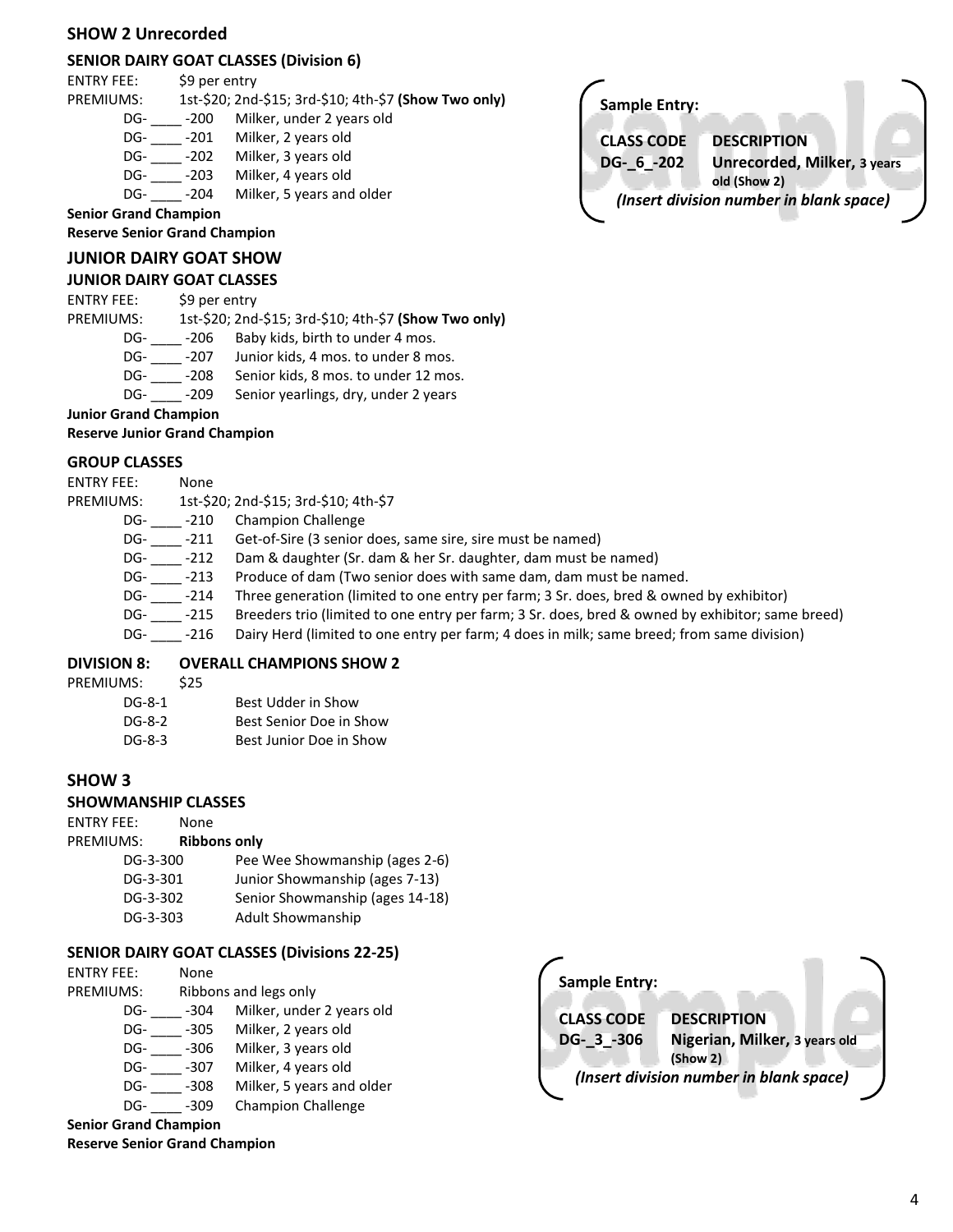## **JUNIOR DAIRY GOAT SHOW**

#### **JUNIOR DAIRY GOAT CLASSES**

| <b>ENTRY FEE:</b>            | None   |                                      |
|------------------------------|--------|--------------------------------------|
| <b>PREMIUMS:</b>             | None   |                                      |
| DG-                          | -310   | Baby kids, birth to under 4 mos.     |
| DG-                          | $-311$ | Junior kids, 4 mos. to under 8 mos.  |
| DG-                          | $-312$ | Senior kids, 8 mos. to under 12 mos. |
| DG-                          | -313   | Senior yearlings, dry, under 2 years |
| <b>Junior Grand Champion</b> |        |                                      |

**Reserve Junior Grand Champion**

#### **DIVISION 9: OVERALL CHAMPIONS SHOW 3**

| PREMIUMS: | None |                         |
|-----------|------|-------------------------|
| DG-9-1    |      | Best Udder in Show      |
| $DG-9-2$  |      | Best Senior Doe in Show |
| $DG-9-3$  |      | Best Junior Doe in Show |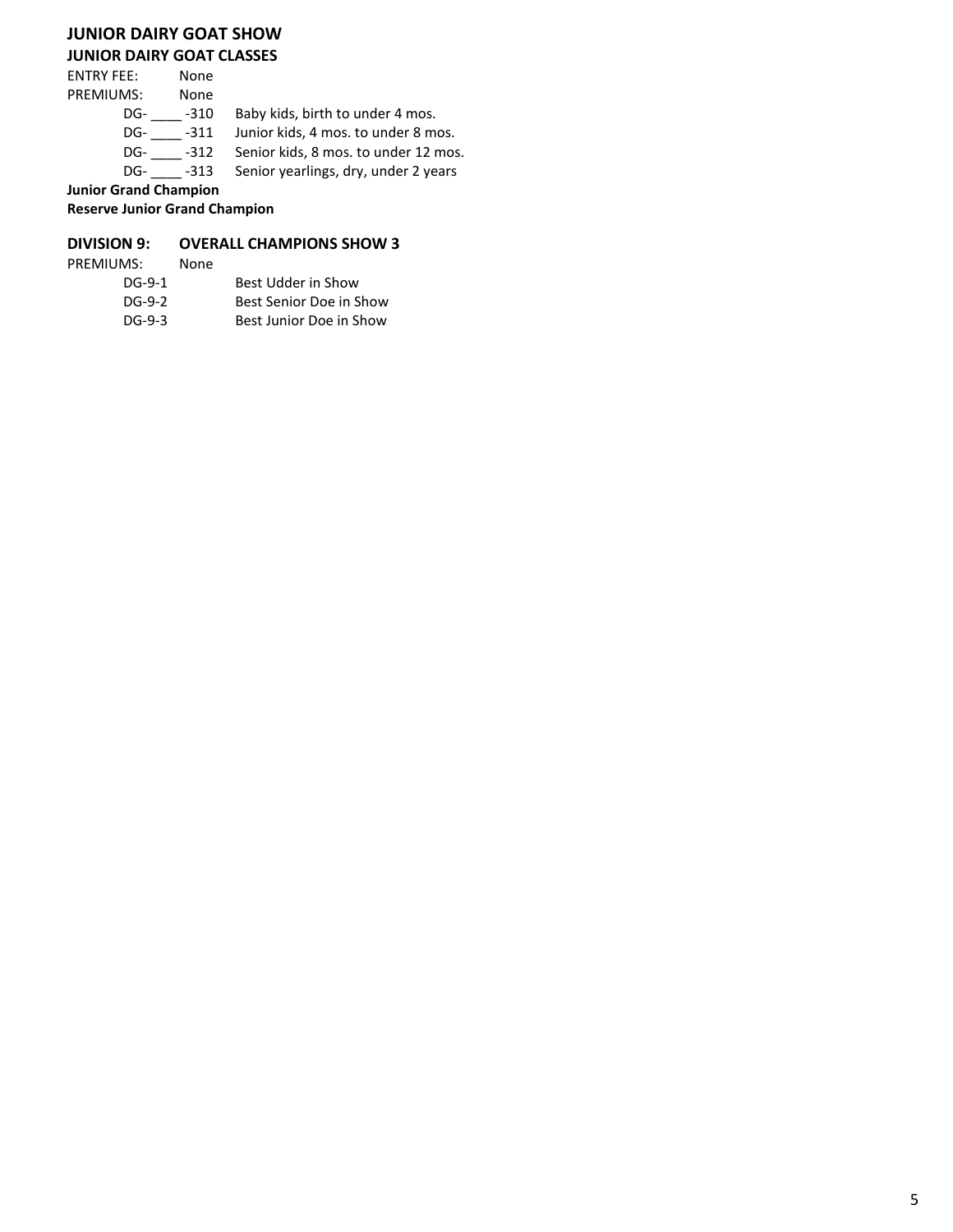

# **DAIRY GOAT ENTRY FORM**

Montana State Fair, 400 3rd St. NW, Great Falls, MT 59404 Phone: 406-727-8900 Fax: 406-452-8955 **Read Exhibitor's section, general rules and department regulations,**  pertaining to entry.

Photocopy this form or call 406-727-8900.

| <b>OFFICE USE ONLY</b> |
|------------------------|
| Receipt #              |
| Cash / Check #         |
| <b>Amount Paid</b>     |
| Comments               |
|                        |

**A**: # Open/Jr Entries \_\_\_\_\_ @ \$9/Entry = \$\_\_\_\_\_\_\_\_ **TOTAL A:\_\_\_\_\_\_\_\_\_\_**

**B**: # Showmanship Entries \_\_\_\_\_\_ @\$9/Entry = \$\_\_\_\_\_\_\_\_ **TOTAL B:**  $\boxed{\text{ATTENTION}}$ 

**C**: OFFICE FEE @ \$10 per owner= \$\_\_\_\_\_\_\_\_\_\_\_\_\_ **TOTAL C:** TOTAL C: **Unpaid Fees will be deducted** 

**D:** # Exhibitor's Packet @\$20/Packet = \$\_\_\_\_\_\_\_\_\_\_ **TOTAL D:\_\_\_\_\_\_\_\_\_\_ from Premium Money earned.**

Packet #('s):\_\_\_\_\_\_\_\_\_\_\_\_\_\_\_\_\_\_\_\_\_\_\_"C Tag #'s\_\_\_\_\_\_\_\_\_\_\_\_\_\_\_\_\_\_\_\_\_\_\_\_\_\_\_\_\_\_\_\_\_\_

# of stalls\_\_\_\_\_\_\_ **GRAND TOTAL A+B+C+D:**

| <b>Class Code</b> | Entry<br>Fee | <b>Description</b> | <b>Breed</b> | <b>Name of Animal</b> | Tattoo # | <b>DOB</b> | <b>Registration #</b> | Show # |
|-------------------|--------------|--------------------|--------------|-----------------------|----------|------------|-----------------------|--------|
|                   |              |                    |              |                       |          |            |                       |        |
|                   |              |                    |              |                       |          |            |                       |        |
|                   |              |                    |              |                       |          |            |                       |        |
|                   |              |                    |              |                       |          |            |                       |        |
|                   |              |                    |              |                       |          |            |                       |        |
|                   |              |                    |              |                       |          |            |                       |        |
|                   |              |                    |              |                       |          |            |                       |        |
|                   |              |                    |              |                       |          |            |                       |        |
|                   |              |                    |              |                       |          |            |                       |        |
|                   |              |                    |              |                       |          |            |                       |        |
|                   |              |                    |              |                       |          |            |                       |        |

Please accept the entries indicated above, subject to the rules and classifications governing the Livestock Information and Exhibit Department Entries in the General Information as published in

the current year, by which I hereby agree to be governed in exhibiting the same and declare that all statements made in connection with said entries are true**.** 

**I hereby release Montana State Fair from any liability from loss, damage or injury to person, livestock or property.**

| Owner's Name (printed)                             | Signature(s) Owner /Parent/Guardian |             |       |  |
|----------------------------------------------------|-------------------------------------|-------------|-------|--|
| Address (Street/PO Box)                            |                                     |             | Phone |  |
| City                                               | State/Province                      | $\sqrt{10}$ | Email |  |
| Herdsman or person in charge of animals (printed): |                                     | Phone/cell  |       |  |